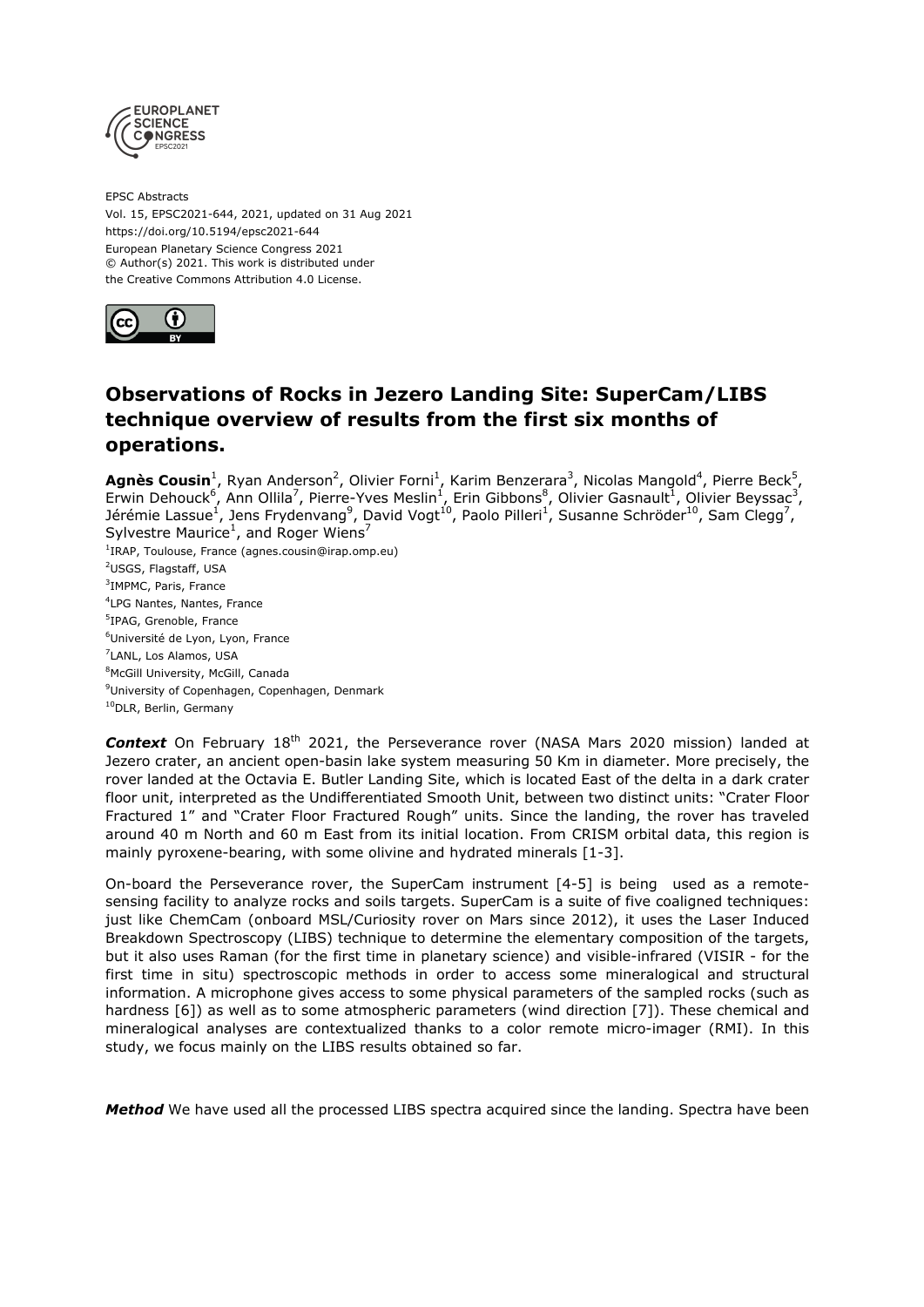processed with the following steps: denoise, background removal, wavelength calibration.

The SuperCam/LIBS technique can predict major elements such as  $SiO<sub>2</sub>$ ,  $TiO<sub>2</sub>$ , Al2O<sub>3</sub>, FeO, MgO, CaO, Na<sub>2</sub>O, and K<sub>2</sub>O. The quantification of the LIBS data is achieved based on multivariate models, trained on more than 1000 spectra from 334 different known samples acquired in laboratory before launch [8-9]. Minor elements will be quantified in the future, and for now only peak areas are used. In this study we are using images from the SuperCam instrument [10] and from the MastCam-Z and Navcam cameras [11].

*Results* From the images, rocks in the workspace are presenting mainly two types of morphologies (Figure 1). Besides some float rocks, there are low-standing light-toned rocks called "pavers", and high-standing dark-toned rocks. Pavers tend to have a more important dust cover, as they are in low-relief, compared to the high-standing rocks. The relation between the pavers and the highstanding rocks is not clear. Only a few images seem to show that the high standing rocks are directly related to the pavers, i-e that they correspond to the same material.

The LIBS elemental compositions are indeed essentially similar between these two types of morphologies (Figure 2). Some elements show extreme values, such as CaO, MgO and FeO, but these elevated values are observed in both morphologies and seem to be related to particular phases that have been sampled in both types of rocks.

One important observation concerns the point-to-point dispersion among each rock, whatever the rock type. This shows that the granulometry of these rocks is quite important, with grains of at least 300 microns (which is the LIBS spot size). Several grains have indeed been observed in the RMI and Watson images, consistent with this hypothesis.



Figure 1: A. NavCam image of the workspace, sol 66 (N\_LRGB\_0066\_RAS\_0032208\_CYP\_S\_STERONVJ01); B. MastCam image showing pavers and high standing dark-toned rocks (ZCAM03130). NASA/Caltech-JPL-MSSS/ASU.